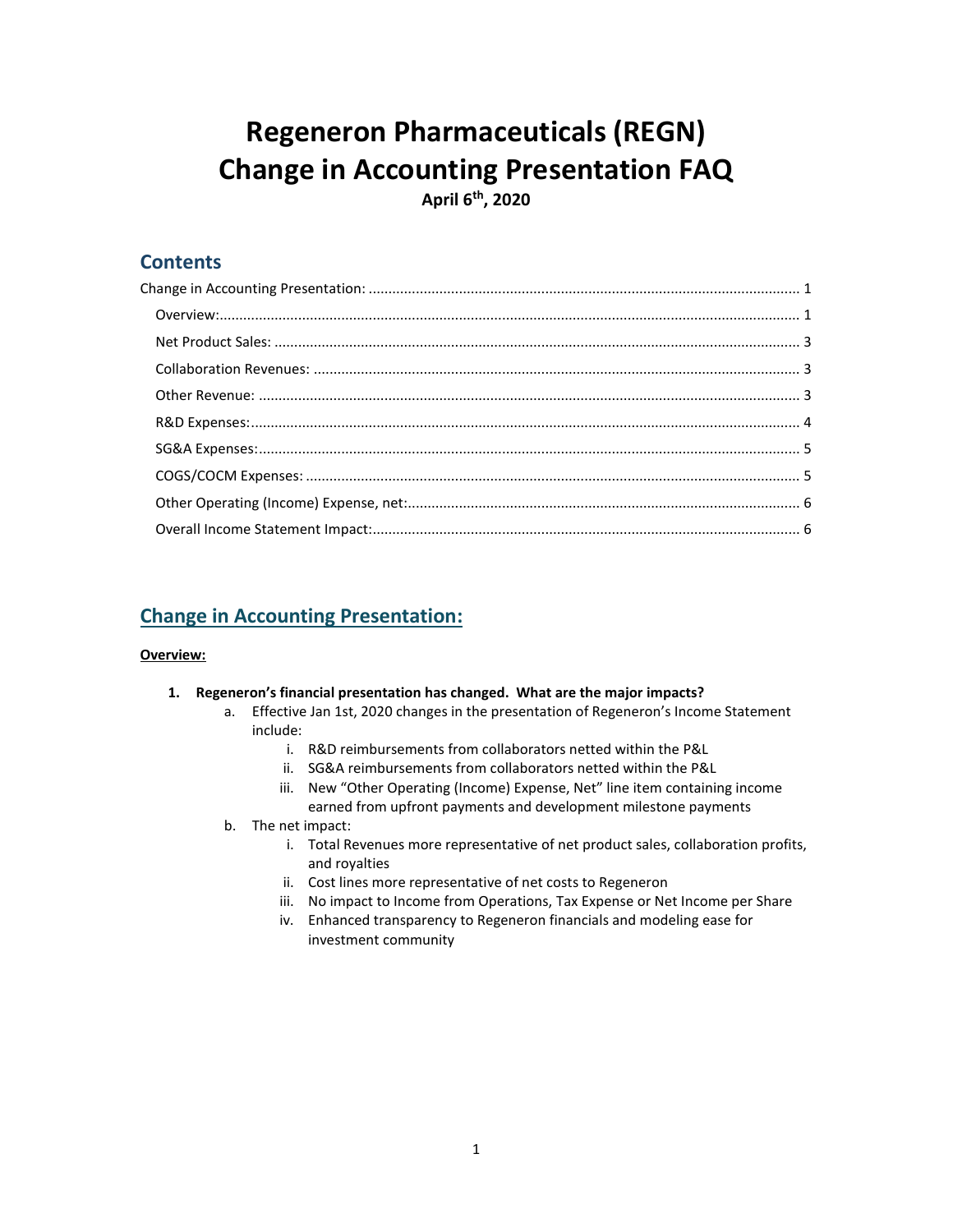# Revised GAAP financials for 2019 and 2018 (unaudited):

| (In millions)                                    |                                  | Three Months Ended<br>March 31, 2019 |             |                           | Three Months Ended<br>June 30, 2019 |         |                                  | Three Months Ended<br>September 30, 2019 |               | Three Months Ended<br>December 31, 2019 |                                  |                               |              |
|--------------------------------------------------|----------------------------------|--------------------------------------|-------------|---------------------------|-------------------------------------|---------|----------------------------------|------------------------------------------|---------------|-----------------------------------------|----------------------------------|-------------------------------|--------------|
| 2019                                             | <b>As Previously</b><br>Reported | <b>Adjustments As Revised</b>        |             | As Previously<br>Reported | <b>Adjustments</b> As Revised       |         | <b>As Previously</b><br>Reported | Adjustments As Revised                   |               |                                         | <b>As Previously</b><br>Reported | <b>Adjustments As Revised</b> |              |
| <b>Statement of Operations</b>                   |                                  |                                      |             |                           |                                     |         |                                  |                                          |               |                                         |                                  |                               |              |
| Revenues:                                        |                                  |                                      |             |                           |                                     |         |                                  |                                          |               |                                         |                                  |                               |              |
| Net product sales                                | \$.<br>104.4                     | $\overline{\phantom{a}}$             | .104.4<br>ፍ | $\mathcal{F}$<br>,205.3   | $\overline{a}$                      | 205.3   | \$.<br>,238.3                    | $\overline{\phantom{a}}$                 | ,238.3<br>\$. | \$                                      | 1,286.4                          | $\overline{a}$                | ,286.4<br>\$ |
| Sanofi collaboration revenue                     | 246.4                            | (264.4)<br>- \$                      | (18.0)      | 349.1                     | - \$<br>(273.3)                     | 75.8    | $404.2$ \$                       | (229.2)                                  | 175.0         |                                         | 427.1                            | (256.3)<br>- \$               | 170.8        |
| Bayer collaboration revenue                      | 276.2                            | (12.2)                               | 264.0       | 289.0                     | (11.8)                              | 277.2   | 302.8                            | (9.2)                                    | 293.6         |                                         | 320.8                            | (10.0)                        | 310.8        |
| Other revenue                                    | 84.8                             | (62.6)                               | 22.2        | 90.3                      | (70.8)                              | 19.5    | 103.1                            | (66.3)                                   | 36.8          |                                         | 135.2                            | (39.7)                        | 95.5         |
|                                                  | 1,711.8                          | (339.2)                              | 1,372.6     | 1,933.7                   | (355.9)                             | 1,577.8 | 2,048.4                          | (304.7)                                  | 1,743.7       |                                         | 2,169.5                          | (306.0)                       | 1,863.5      |
| Expenses:                                        |                                  |                                      |             |                           |                                     |         |                                  |                                          |               |                                         |                                  |                               |              |
| Research and development                         | 641.8                            | (155.7)                              | 486.1       | 1.048.3                   | (162.8)                             | 885.5   | 663.4                            | (137.4)                                  | 526.0         |                                         | 683.1                            | (130.7)                       | 552.4        |
| Selling, general and administrative              | 410.8                            | (119.7)                              | 291.1       | 417.3                     | (122.7)                             | 294.6   | 419.9                            | (115.5)                                  | 304.4         |                                         | 586.8                            | (135.0)                       | 451.8        |
| Cost of goods sold                               | 70.9                             | $\overline{a}$                       | 70.9        | 67.0                      | $\overline{\phantom{a}}$            | 67.0    | 115.9                            | $\sim$                                   | 115.9         |                                         | 108.5                            | $\sim$                        | 108.5        |
| Cost of collaboration and contract manufacturing | 108.3                            | (7.2)                                | 101.1       | 85.5                      | (6.7)                               | 78.8    | 110.7                            | (1.1)                                    | 109.6         |                                         | 115.4                            | (2.2)                         | 113.2        |
| Other operating (income) expense, net            |                                  | (56.7)                               | (56.7)      |                           | (63.7)                              | (63.7)  |                                  | (50.7)                                   | (50.7)        |                                         |                                  | (38.1)                        | (38.1)       |
|                                                  | 1,231.8                          | (339.2)                              | 892.6       | 1.618.1                   | (355.9)                             | 1,262.2 | 1,309.9                          | (304.7)                                  | 1,005.2       |                                         | 1,493.8                          | (306.0)                       | 1,187.8      |
| Income from operations                           | 480.0                            | $\overline{\phantom{a}}$             | 480.0       | 315.6                     |                                     | 315.6   | 738.5                            | $\overline{\phantom{a}}$                 | 738.5         |                                         | 675.7                            | $\overline{\phantom{a}}$      | 675.7        |

| (In millions)                                    | Three Months Ended<br>March 31, 2018 |                               |         | Three Months Ended<br>June 30, 2018 |                               |  |        | Three Months Ended<br>September 30, 2018 |          |                               |                          |               | Three Months Ended<br>December 31, 2018 |                          |                               |                |
|--------------------------------------------------|--------------------------------------|-------------------------------|---------|-------------------------------------|-------------------------------|--|--------|------------------------------------------|----------|-------------------------------|--------------------------|---------------|-----------------------------------------|--------------------------|-------------------------------|----------------|
| 2018                                             | As Previously<br>Reported            | <b>Adjustments</b> As Revised |         | As Previously<br>Reported           | <b>Adjustments</b> As Revised |  |        | <b>As Previously</b><br>Reported         |          | <b>Adjustments</b> As Revised |                          |               | As Previously<br>Reported               |                          | <b>Adjustments As Revised</b> |                |
| <b>Statement of Operations</b>                   |                                      |                               |         |                                     |                               |  |        |                                          |          |                               |                          |               |                                         |                          |                               |                |
| Revenues:                                        |                                      |                               |         |                                     |                               |  |        |                                          |          |                               |                          |               |                                         |                          |                               |                |
| Net product sales                                | 987.9                                |                               | 987.9   | 996.4                               | $\overline{a}$                |  | 996.4  |                                          | 1,025.5  |                               | $\overline{\phantom{a}}$ | ,025.5<br>\$. | £.                                      | 1,096.4                  | $\overline{\phantom{0}}$      | 1,096.4<br>\$. |
| Sanofi collaboration revenue                     | 189.5                                | (246.0)<br>\$                 | (56.5)  | 237.8                               | (273.3)<br>- \$               |  | (35.5) |                                          | 256.3 \$ |                               | (264.3)                  | (8.0)         |                                         | 427.6                    | (453.2)                       | (25.6)         |
| Bayer collaboration revenue                      | 247.9                                | (5.8)                         | 242.1   | 262.9                               | (5.7)                         |  | 257.2  |                                          | 264.4    |                               | (9.7)                    | 254.7         |                                         | 301.5                    | (19.4)                        | 282.1          |
| Other revenue                                    | 86.2                                 | (66.2)                        | 20.0    | 110.9                               | (82.6)                        |  | 28.3   |                                          | 117.3    |                               | (83.5)                   | 33.8          |                                         | 102.3                    | (55.5)                        | 46.8           |
|                                                  | 1,511.5                              | (318.0)                       | 1,193.5 | 1,608.0                             | (361.6)                       |  | ,246.4 |                                          | 1,663.5  |                               | (357.5)                  | 1,306.0       |                                         | 1,927.8                  | (528.1)                       | ,399.7         |
| Expenses:                                        |                                      |                               |         |                                     |                               |  |        |                                          |          |                               |                          |               |                                         |                          |                               |                |
| Research and development                         | 498.6                                | (177.3)                       | 321.3   | 529.3                               | (179.7)                       |  | 349.6  |                                          | 557.0    |                               | (179.1)                  | 377.9         |                                         | 601.2                    | (181.2)                       | 420.0          |
| Selling, general and administrative              | 330.8                                | (87.5)                        | 243.3   | 364.8                               | (106.5)                       |  | 258.3  |                                          | 369.2    |                               | (107.6)                  | 261.6         |                                         | 491.3                    | (127.4)                       | 363.9          |
| Cost of goods sold                               | 69.2                                 |                               | 69.2    | 36.0                                | $\overline{\phantom{a}}$      |  | 36.0   |                                          | 30.8     |                               | $\overline{\phantom{a}}$ | 30.8          |                                         | 44.0                     | $\overline{a}$                | 44.0           |
| Cost of collaboration and contract manufacturing | 45.7                                 | 2.2                           | 47.9    | 55.7                                | 1.7                           |  | 57.4   |                                          | 79.6     |                               | (6.9)                    | 72.7          |                                         | 73.2                     | (13.6)                        | 59.6           |
| Other operating (income) expense, net            | $\overline{\phantom{a}}$             | (55.4)                        | (55.4)  |                                     | (77.1)                        |  | (77.1) |                                          |          |                               | (63.9)                   | (63.9)        |                                         | $\overline{\phantom{a}}$ | (205.9)                       | (205.9)        |
|                                                  | 944.3                                | (318.0)                       | 626.3   | 985.8                               | (361.6)                       |  | 624.2  |                                          | 1,036.6  |                               | (357.5)                  | 679.1         |                                         | 1,209.7                  | (528.1)                       | 681.6          |
| Income from operations                           | 567.2                                | $\overline{\phantom{a}}$      | 567.2   | 622.2                               | $\overline{\phantom{a}}$      |  | 622.2  |                                          | 626.9    |                               | $\overline{a}$           | 626.9         |                                         | 718.1                    | $\overline{a}$                | 718.1          |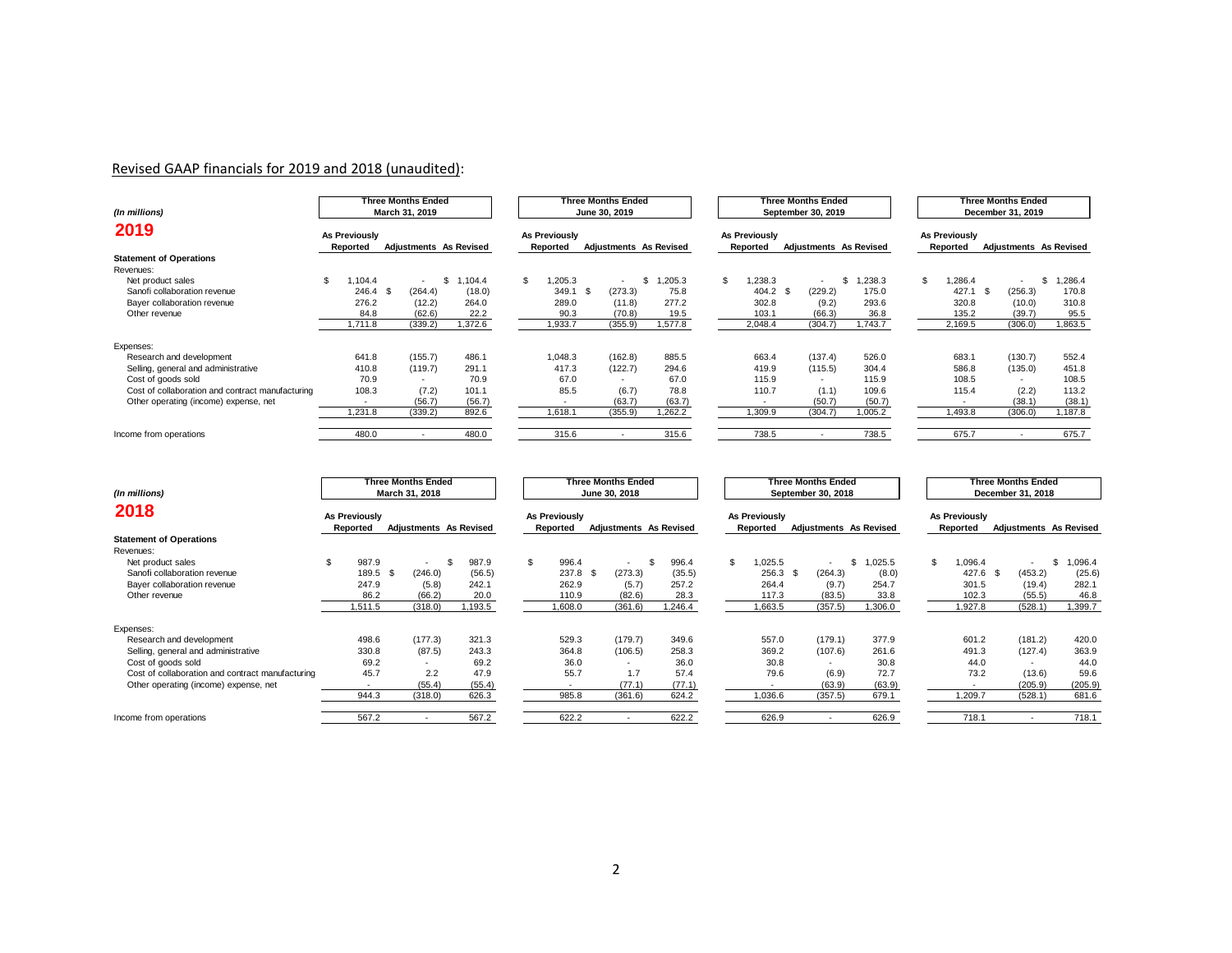#### <span id="page-2-0"></span>**Net Product Sales:**

- **2. Is there any impact to Net Product Sales as a result of the change in accounting presentation?**
	- a. No, there is no impact to the sales of U.S. EYLEA, U.S. Libtayo, and Arcalyst as a result of the change in accounting presentation.
	- b. Effective April 1<sup>st</sup>, 2020, Regeneron will begin to record U.S. Praluent net sales in Net Product Sales along with U.S. EYLEA, U.S. Libtayo and Arcalyst.

#### <span id="page-2-1"></span>**Collaboration Revenues:**

- **3. With SG&A and R&D being netted in expenses, what are the remaining items that will need to be forecasted for both the Sanofi and Bayer collaborations?**
	- a. The change in financial presentation is a big step in assisting investors model our collaborations.
	- b. As for the collaborations with Sanofi (both the IO and Antibody agreements) and Bayer, there will be primarily two items to model:
		- i. the profit splits (Sanofi Antibody Dupixent, Sanofi IO ex U.S. Libtayo, Bayer – ex U.S. EYLEA)
		- ii. reimbursements for manufacturing of commercial supplies
	- c. Cost of Collaboration and Contract Manufacturing primarily relates to costs incurred by Regeneron for the manufacturing of commercial product on behalf of our collaborators. The line items within revenue called "reimbursements for manufacturing of commercial supplies" in our financial statement disclosures are the reimbursements for those manufacturing costs that hit COCM subject to timing and other certain considerations. A majority of the manufacturing reimbursements are from Sanofi as it primarily relates to the manufacturing of Dupixent, followed by Bayer for the manufacturing of ex-US EYLEA.

#### **4. What impact does the accounting presentation change have on Sanofi IO collaboration revenues?**

- a. Regeneron will continue to record Libtayo US product sales and Sanofi will recognize ex-US product sales with Regeneron recording collaboration profits from ex-US sales via the profit split revenue line.
- b. As for the accounting presentation, included in revenues from Sanofi IO collaboration Regeneron had previously recognized reimbursement revenues for R&D and SG&A. Under the new accounting presentation, Regeneron is no longer recognizing reimbursement revenue for R&D and SG&A from Sanofi, as such amounts will be presented net with the corresponding expense line item.
- c. Additionally, previously recorded upfront payment revenues are no longer located in Sanofi IO revenues. That item is now presented in Other Operating (Income) Expense, net.

#### <span id="page-2-2"></span>**Other Revenue:**

- **5. How does the change in accounting presentation impact Other Revenues?**
	- a. Other Revenues are impacted in two ways:
		- i. First, reimbursements of R&D and SG&A expenses previously recognized as Revenues from Teva and Mitsubishi Tanabe are now netted within the R&D expense and SG&A expense lines, respectively.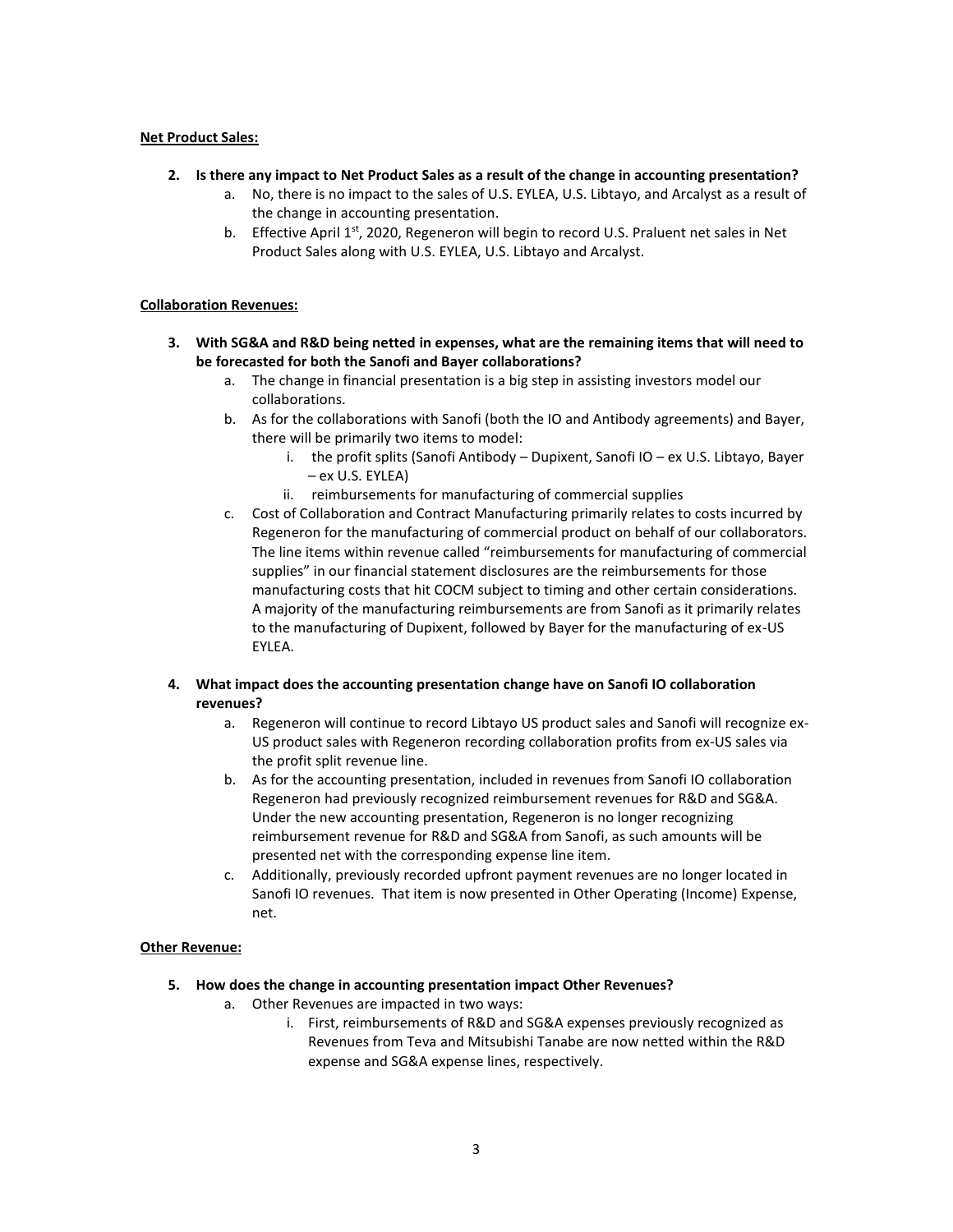- ii. Upfront Development and Milestone payments from Teva and Mitsubishi Tanabe that were previously a component of Other Revenues are now presented in Other Operating (Income) Expense, net.
- b. Using 2019 as an example, under the new accounting presentation, Regeneron's Other Revenues were \$239.4MM lower than previously reported (\$174.0MM vs. \$413.4MM).

#### **6. What are the remaining components of Other Revenues?**

- a. Other Revenue include reimbursements related to customer-based agreements such as BARDA and RGC consortium where REGN provides R&D-related services to these customers.
- b. Additionally, we will record royalties related to ex-US Praluent.
- c. We continue to recognize revenue from royalties related to sales of Ilaris (canakinumab) and revenues related to the Zaltrap manufacturing and royalty arrangement with Sanofi as a component of this line item.
- **7. The historic accounting presentation of Other Revenues included "Reimbursement of research and development expenses – other" in which Regeneron recognized \$94.3MM in 2019. What were those R&D reimbursements related to and how will those items be presented under the new accounting presentation?**
	- a. Our new accounting presentation treats differently certain arrangements in which Regeneron is deemed to be providing a customer (and not a collaborator) with R&Drelated services. Regeneron will recognize reimbursements for those R&D-related services in Other Revenues. An example of these type of arrangement includes revenues associated with the BARDA agreement (i.e. Ebola and COVID-19).

#### <span id="page-3-0"></span>**R&D Expenses:**

- **8. What adjustments have been made to R&D expenses as a result of the change in accounting presentation?**
	- a. Using 2019 as an example, under the new accounting presentation, Regeneron's R&D expense is \$586.6MM lower than previously reported (\$2,450.0MM vs. \$3,036.6MM).
	- b. Under the historic accounting presentation, Regeneron recognized \$586.6MM in reimbursement R&D revenue from our collaborators of Sanofi, Bayer, and Teva.
	- c. Under the new accounting presentation, Regeneron is longer recognizing those R&D reimbursements from our collaborators as revenues and those reimbursements are now netted in the R&D expense line.
- **9. Regeneron previously disclosed unreimbursed R&D expenses. Will that be disclosed under the new accounting presentation? What is the difference between unreimbursed R&D under the historic accounting presentation and R&D expenses under the new accounting presentation?**
	- a. Under the new accounting presentation, total R&D expense is now more representative of the net R&D expenses to Regeneron.
	- b. It's conceptually similar to our previous disclosure of "unreimbursed R&D" which was defined as "total R&D less R&D reimbursements from collaborators". Under the new accounting presentation, we are no longer recognizing reimbursements related to R&D from our collaborators as revenues; those reimbursements of R&D are now netted in the R&D expense line.
	- c. Our new accounting presentation treats differently certain arrangements in which Regeneron is deemed to be providing a customer (and not a collaborator) with R&Drelated services. As we did previously, Regeneron will continue to recognize reimbursements for those R&D-related services in Other Revenues. An example of these type of arrangement includes revenues associated with the BARDA agreement.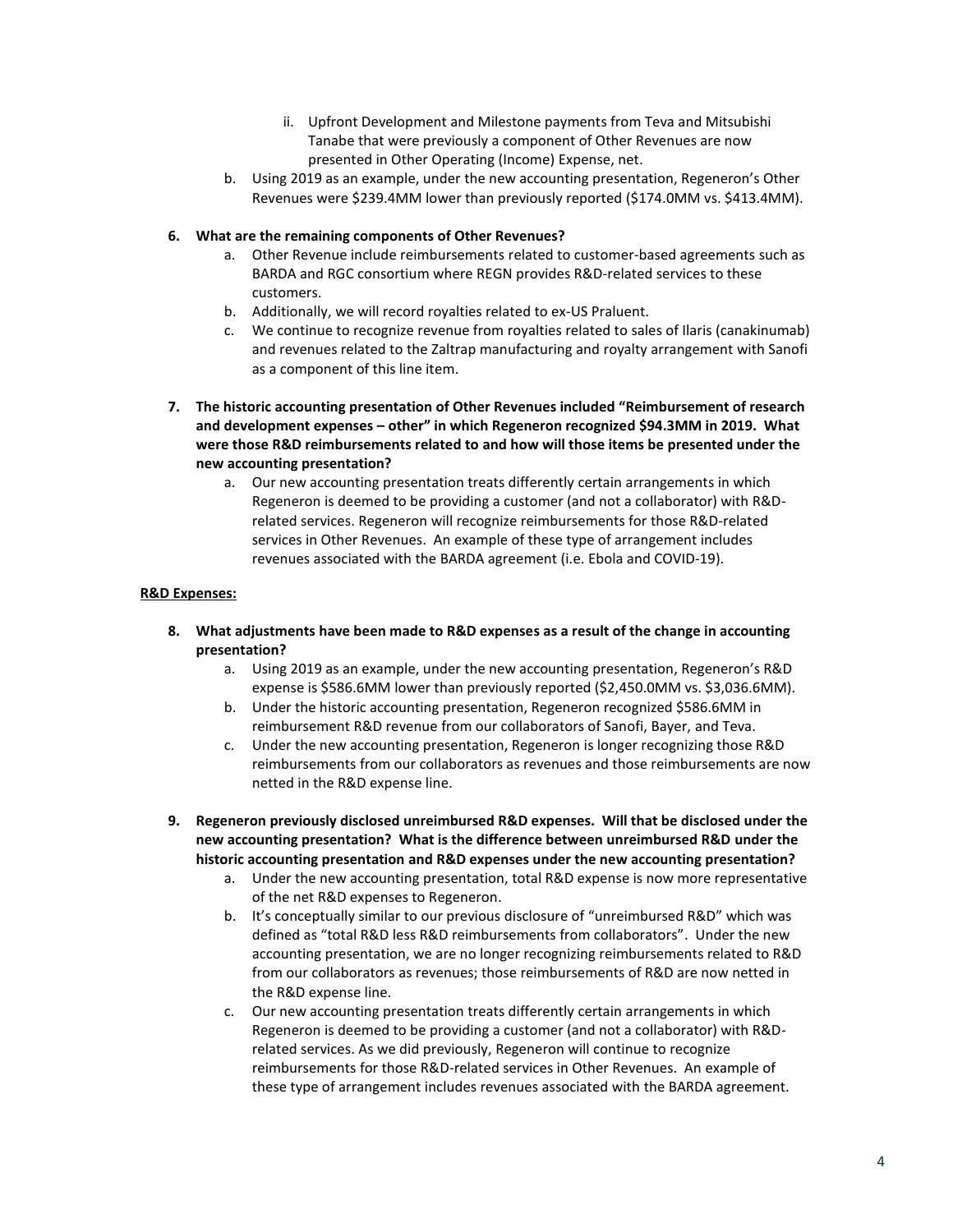d. Under the new accounting presentation, 2019 non-GAAP R&D expenses were \$1,769.6MM (\$2,450.0MM - \$250.4MM non-cash share-based compensation expense - \$430.0MM in upfront payments related to license and collaboration agreements). Previously, we disclosed 2019 non-GAAP unreimbursed R&D as \$1,675.3MM.

### <span id="page-4-0"></span>**SG&A Expenses:**

- **10. What adjustments have been made to SG&A expense as a result of the change in accounting presentation?**
	- a. Using 2019 as an example, under the new accounting presentation, Regeneron's SG&A expense is \$492.9MM lower than previously reported (\$1,341.9 vs. 1,834.8MM)
	- b. Under the historic accounting presentation, Regeneron recognized \$492.9MM in reimbursement SG&A revenue primarily from Sanofi.
	- c. Under the new accounting presentation, Regeneron is no longer recognizing those SG&A reimbursements from our collaborators as revenues; those reimbursements are now netted in the SG&A expense line.

# <span id="page-4-1"></span>**COGS/COCM Expenses:**

- **11. What adjustments have been made to COGS and COCM expenses as a result of the change in accounting presentation?**
	- a. For COGS, there is no change.
	- b. For COCM, using 2019 as an example, under the new accounting presentation, Regeneron's COCM expenses are \$17.2MM lower than previously reported (\$402.7MM vs. \$419.9MM). This is a result of certain payments between collaborators now being netted within COCM.

#### **12. Why can't you collapse COGS and COCM?**

- a. The team thoroughly explored different accounting presentations.
- b. We did not combine these two expense items as it would be inconsistent with our accounting presentation of revenues whereby we separately disclose product sales from reimbursements for commercial supplies.

# **13. Regeneron is still recording reimbursement for manufacturing of commercial supplies. Why can't these costs be netted in COCM?**

- a. Regeneron thoroughly explored different accounting presentations.
- b. Consistent with our peers and industry practice, revenues recorded for manufacturing reimbursements will remain as revenues. As it relates to our collaboration agreements, such amounts will be disclosed as "reimbursements for manufacturing of commercial supplies" within the applicable collaboration revenue line item.
- c. Cost of Collaboration and Contract Manufacturing primarily relates to costs incurred by Regeneron for the manufacturing of commercial product on behalf of our collaborators. The line items within our revenue disclosures called "reimbursements for manufacturing of commercial supplies" are the reimbursements for those manufacturing costs that hit COCM subject to timing and other certain considerations. A majority of the manufacturing reimbursements are from Sanofi as it primarily relates to the manufacturing of Dupixent, followed by Bayer for the manufacturing of ex-US EYLEA.